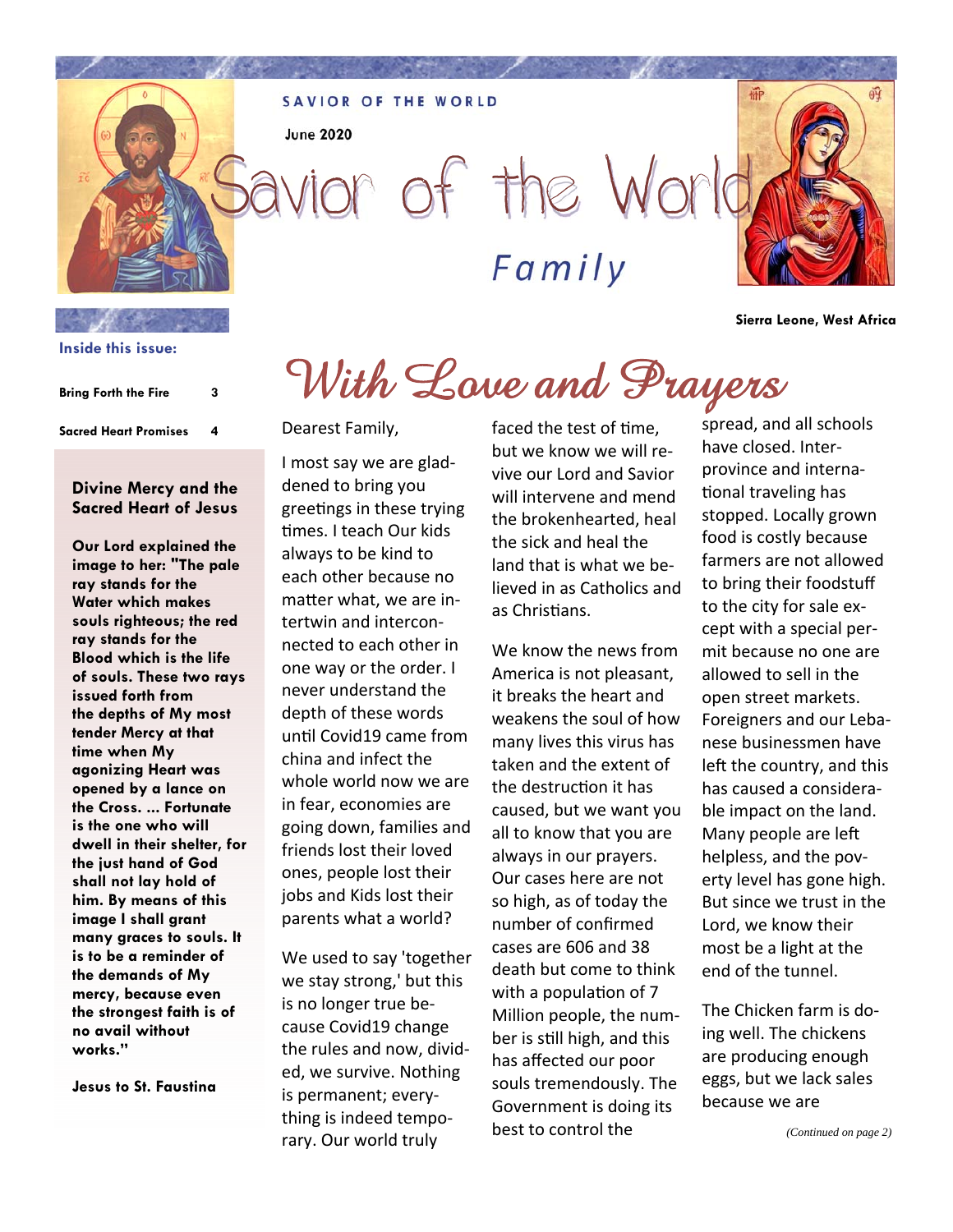

Page 2



**Kadiatu helps unpack the container which arrived in May** 

**Picture proofs of your generosity and goodness!** 

## With love and prayers

prevented from selling in the market and people are looking for our staple foods of vegetables and rice, which they cannot optain. Last week we had to throw away five cartons of eggs because they got rotten, and it smells the whole house. Right now, we have twenty more boxes of eggs. The kids are tired of eating eggs, but

*(Continued from page 1)* that is all we have. The chicken feed cost is now more expensive than our selling profits. We don't think we can continue like this.

> We are watching how the world has turned to a small village at this time, and then you went far and beyond to ship to us with beds, items of clothing, generator, and a lot of goodies. We were filled with joy, happiness, and prayers; you proved to us that you

are real families and friends may the joy we feel for these supplies fill your home, your life, and may you never lack. We say thank you for all that you have done for us and may our Lord through our most precious mother, Mary, heal the world.

With much laye and prayers ,

 Louisa and Children



**Bins of clothing and supplies for the home** 



**Happy children!** 





Replacing the old mattresses **New and beautiful places to sleep**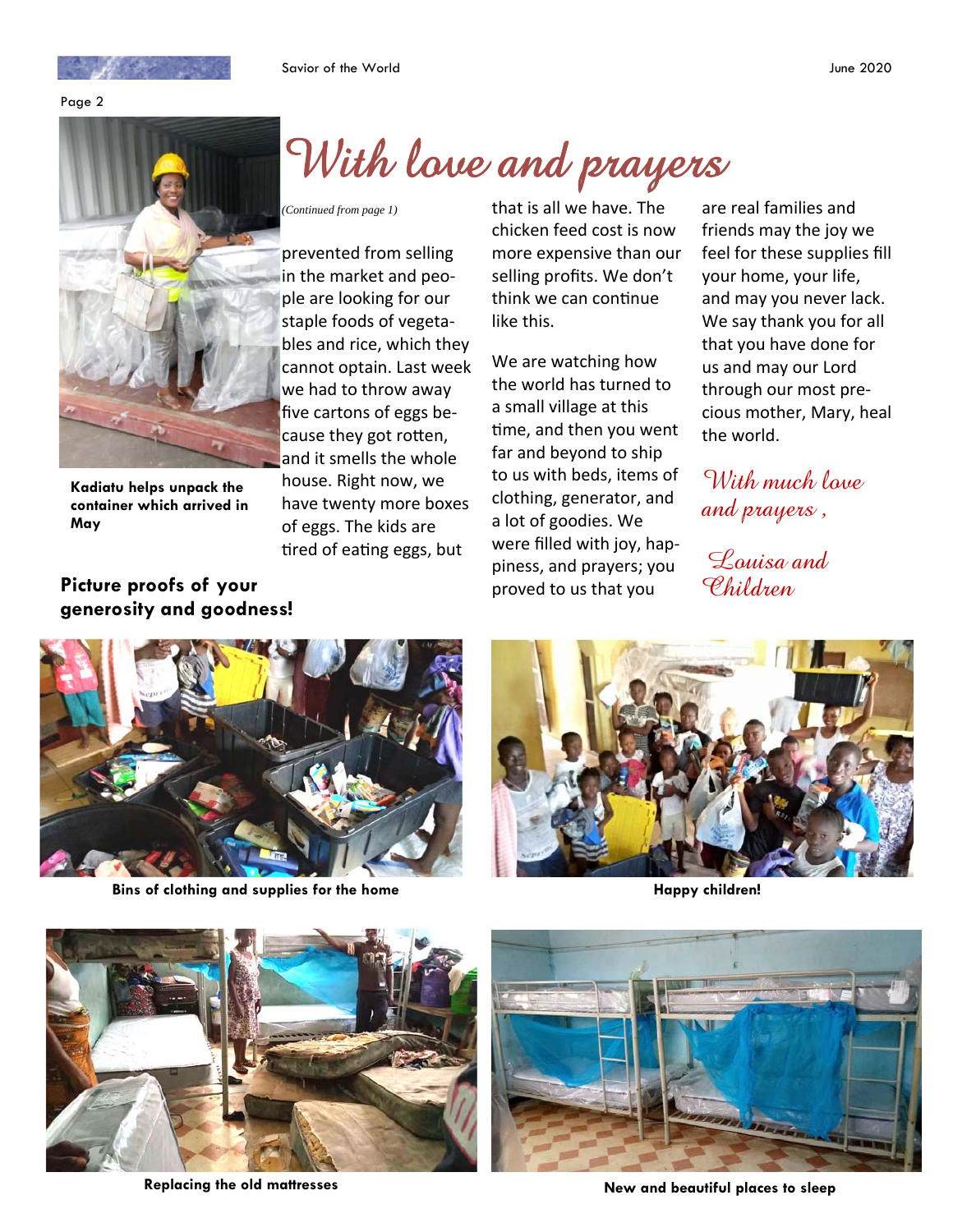### **Bring Forth the Fire 2008 State 1 and Second Proge 3**

Dear Brothers and Sisters of the Savior of the World Family,

The universal Church prays a novena that precedes the Solemnity of Pentecost. This novena was an express act of obedience to Jesus who told his Apostles to wait for the promised Holy Spirit.

Indeed the act of "waiting" was not simply a "passing of the time" that many people think about when they are waiting for some scheduled event to happen or waiting to meet somebody. Mary and the Apostles did not take out their video games, or watch their favorite TV programs, saturate themselves with the latest fads in music, fashion, or film, drink their smoothest drink, search for their favorite snack, put on their makeup, spend more time sleeping, try to make themselves feel a passing pleasure, or brood about their missed opportunities to enjoy themselves.

When Jesus told them to wait for the coming of the Spirit, they understood how to obey Him: "waiting" meant to spend the time in prayer. Waiting means praying. Mother St. Teresa

and her Sisters exemplified this when they prayed the Rosary or a Memorare as they prepared for the poorest of the poor to come to their house for food and shelter. The Saint and her Sisters who walked in search of those who have been abandoned knew they must pray: the unloved, unwanted, and abandoned is Jesus in the distressing disguise. The Sisters always walk the streets in prayer.

Do we pray? Do we pray at every moment with the expectation that the Holy Spirit is going to give us a new energy, a new love, a new hope and a new life so that we never grow discouraged by anything that happens?

After Mary, the Apostles, and all of the persons who gathered with them to devote themselves to nine days of silence and prayer completed their novena, they received the fullness of the Holy Spirit on the day of Pentecost. This was the first Ɵme anyone received the sacrament of confirmation. As with any sacrament, the Blessed Trinity acted through visible signs in order to give the invisible grace of God the Holy Spirit.

The first visible sign was that of a powerful, invigorating wind  $-$  in fact the word for "Spirit" in the language of Jesus, ruah, also means "breath" or "wind". In the Book of the Prophet Ezekiel, God the Word addresses Ezekiel and asks: "Can these dry [dead] bones live?" Ezekiel answered as someone who prays, "You know the answer to that one, Lord." Then God the Word spoke to Ezekiel: "Command the Breath to come into these bones… The Lord Yahweh says this: 'Breath, come from the four winds; breathe on these dead so that they come to life!'" By the power of the Breath, all came to life. This is what happens in the sacrament of confirmation.

There is still another visible sign: the fire of the Holy Spirit as gentle tongues of flame that were not meant to scorch them, burn them or annihilate them but rather energize them with a new ardor, the ardor of a love that knows no frontiers. It is a Catholic love: all the nations in the known world were represented on the Day of Pentecost

and everyone understood what the apostles were saying in their own languages: it was the language of saving love, the language of the Holy

Spirit.

The people who listened faithfully to the Word of God in the Old Testament knew that God communicated his ardent love – the love that is capable of suffering and the love that is capable of saving – through the visible sign of fire. Moses met God in the burning bush: this was a fire that did not destroy, but it was a fire with a voice that needed to be listened to. God had seen the pain of his people; he had heard their cries of anguish.

In the Book of Deuteronomy, God speaks from the midst of the fire and gives gifts: he gave the Ten Commandments, so that all who would keep them might live

The Fire of God filled the Temple in Jerusalem when Solomon addressed God with the plea, "Do not turn away the orphan, the widow or the foreigner who comes into your house, O God, but answer their prayer." God responded to Solomon's prayer